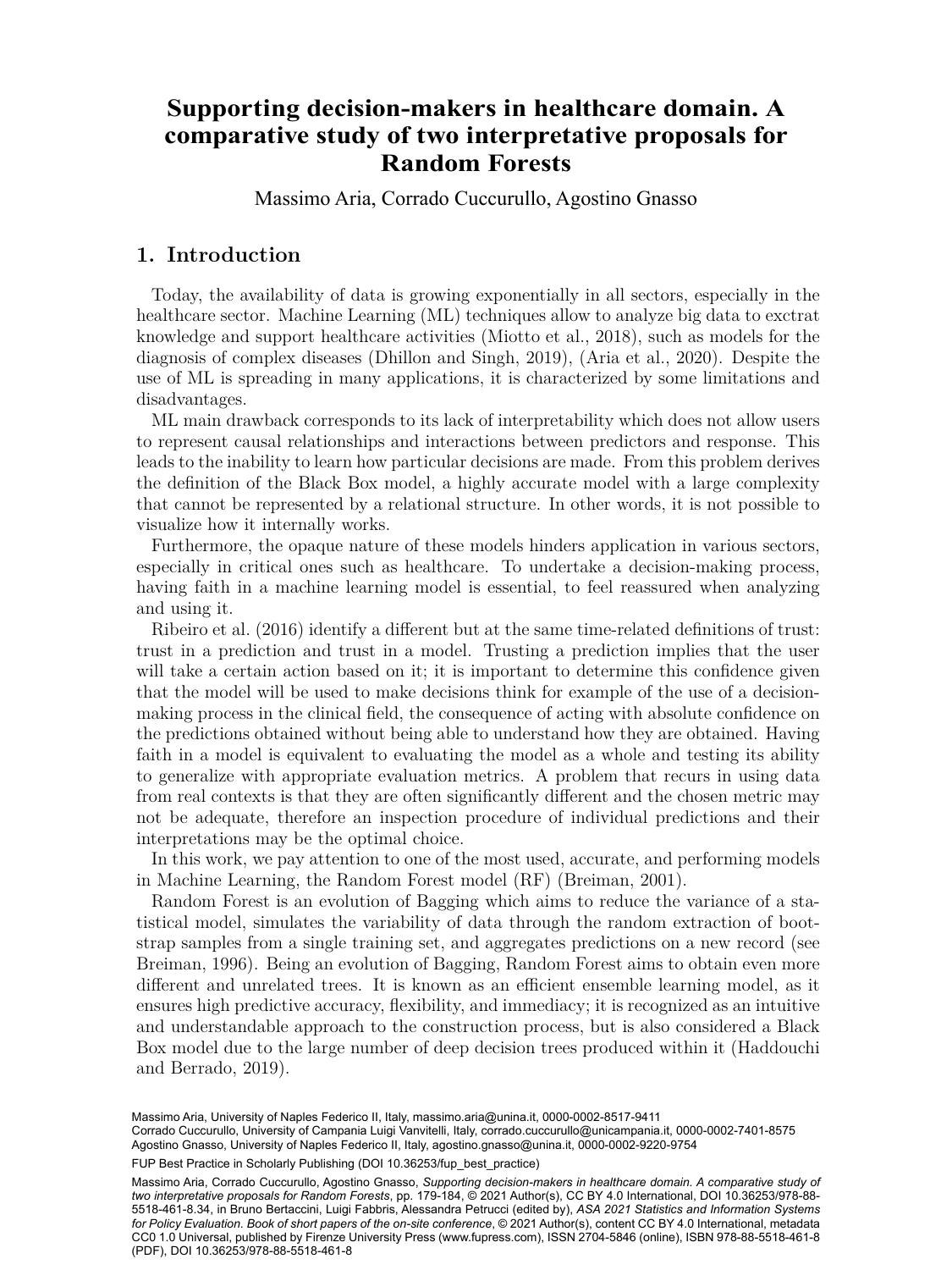The results deriving from the use of the Random Forest are valuable. Various studies have confirmed RF effectiveness in many sectors, such as biomedical for genetic selection (Díaz-Uriarte and De Andres, 2006). Breiman et al. (2001) states that Random Forest has A + performance but, having a prediction process that is difficult to understand, evaluates an F on interpretability. This leads to Occam's dilemma (Domingos, 1998) (Domingos, 1999).

The poor interpretability has prevented the adoption of the model in some sectors where there is little or no tolerance for errors, such as healthcare and clinical context (Ahmad et al., 2018). Having set the common goal of interpretability, in recent years the scientific community has fueled considerable interest in Interpretable Machine Learning, which today is an extremely open and active research field with numerous approaches that continually emerge every year (Adadi and Berrada, 2018) (Du et al., 2019) (Guidotti et al., 2018).

This research focuses on the comparison between two approaches proposed in the literature that attempt to overcome the interpretative problem. These approaches, Node Harvest by Meinshausen (2010) and inTrees by Deng (2019), are based on a post-processing interpretation method. They are also defined as Rule Extraction (Haddouchi and Berrado, 2019) approaches as they are focused on the extraction of rule sets. Both proposals use an understandable model based on the rules extracted from a Random Forest. The general idea is to identify a representative weak model to provide the interpretation. This one is selected from the sequence of weak models generated by the ensemble procedure. In particular, Node Harvest selects the set of rules through weights that are assigned based on quadratic programming with linear inequality constraints. Performing this task manages to coincide with two objectives, such as interpretability and accuracy in prediction.

Similarly, inTrees obtain interpretable information through the extraction and processing of rules deriving from a tree ensemble sequence. The extracted rules are used for the realization of a learner, which serves to make predictions on new data.

inTrees works through a series of algorithms that, at first, extract the rules and classify them; subsequently, they carry out a pruning phase on each rule, eliminating the rules that produce background noise or that are irrelevant. Subsequently, these algorithms select a compact set of rules considered relevant and not redundant. Frequent interactions are extracted and finally, everything is summarized in a learner that will be used to make predictions on new data.

#### **2. Comparison Study**

We compare Node Harvest and inTrees on four health datasets.

Comparison analysis is performed in an empirical context, where their performance is evaluated using performance metrics. These are obtained from the output and are compared to a reference standard (Aria et al., 2021).

The metrics that evaluate the performance of predictive models, when used for classification, are based on the confusion matrix, which contains the expected and observed class labels, as well as the predicted target category and the source category, as can be seen from Table 1 which represents the structure of a 2x2 confusion matrix.

Regarding comparison, the goal is to compare these approaches through the use of different health datasets. The analysis is conducted on four binary classification health datasets. These datasets are available in the UCI Machine Learning repository. They have different characteristics (see Table 2).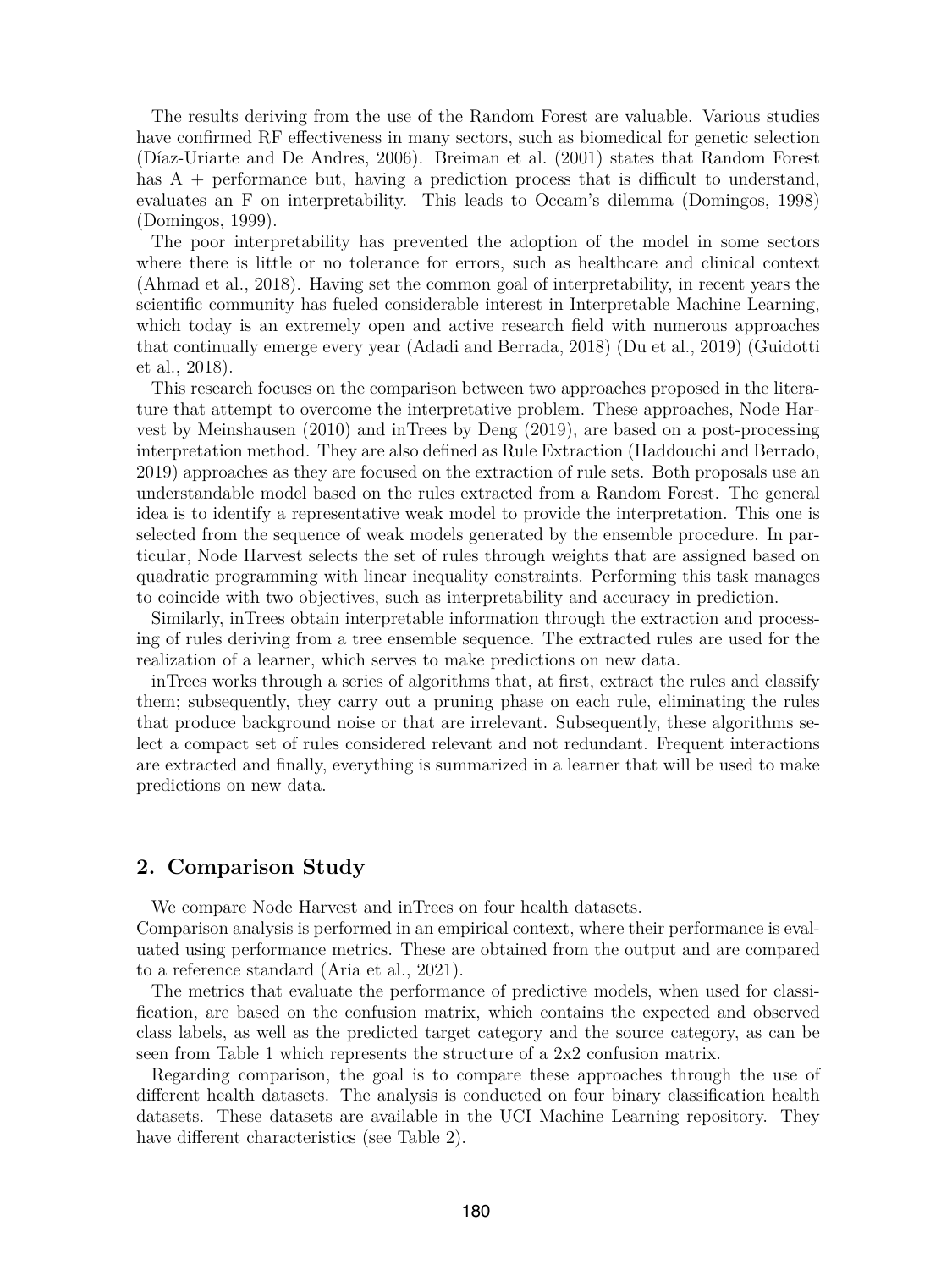Table 1: Confusion Matrix

|                          |                     | Actual Positive Class Actual Negative Class |
|--------------------------|---------------------|---------------------------------------------|
| Predicted Positive Class | TP (True Positive)  | FP (False Positive)                         |
| Predicted Negative Class | FN (False Negative) | TN (True Negative)                          |

Table 2: Main characteristics of the selected health datasets.

| Datasets                      | Obs.  | Qual. Feat. |    |           | Quant. Feat. $0/1$ Response Rate Unbalanced Response |
|-------------------------------|-------|-------------|----|-----------|------------------------------------------------------|
| Diabetic Retinopathy Debrecen | 1151  |             | 16 | 118/120   | False                                                |
| EEG Eye State                 | 14980 |             | 15 | 2375/1822 | False                                                |
| Cardiovascular Disease        | 10500 |             |    | 883/707   | False                                                |
| Pima Indians Diabetes         | 768   |             |    | 130/45    | False                                                |

The analysis follows the following structure: we proceed with carrying out the random forest for each of the four datasets to obtain the performance of the standard model, in terms of the confusion matrix and prediction of the target variable; the extraction of the set of rules is carried out to investigate the paths taken by each observation, of which the most important and frequent rules of the set itself will also be shown.

Finally, the comparison of the various sets of rules obtained from the two investigated methodologies is performed. The final performance evaluation is conducted through nine parameters obtained from the confusion matrices: Accuracy, Precision, Sensitivity, Specificity, G-Mean, F1 Score, Youden's Index, Balanced Accuracy, Kappa (see Sokolova et al., García et al., Akosa).

Examples are provided of the outputs obtained from the Node Harvest and inTrees approaches. These examples derive from the analysis conducted on Pima Indians Diabetes data: Node Harvest allows you to view the set of rules through an explanatory plot, provided in figure 1, while inTrees allows easy reading through summary tables that show the most frequent rule sets, such as in the table 3.

Table 3: inTrees (STEL) on Pima Indians Diabetes: set of decision rules that are easily applicable to new data. The impRRF value measures the relative percentage decrease in the Gini index for each rule derived from the random forest. The impRRF consider the length of each rule as a proxy of its complexity.

| len            | freq  | err   | condition                                                            | pred     | impRRF |
|----------------|-------|-------|----------------------------------------------------------------------|----------|--------|
| 3              | 0.279 | 0.307 | $X[,2] > 129.5 \& X[,3] < = 102 \& X[,6] > 27.2$                     |          |        |
| $\overline{2}$ | 0.326 | 0.366 | $X[,2] > 114.5 \& X[,8] > 28.5$                                      |          | 0.301  |
| 3              | 0.054 | 0.138 | $X[,1] > 6.5 \& X[,7] > 0.6 \& X[,7] < =1.41$                        |          | 0.162  |
| $\overline{4}$ | 0.134 | 0.278 | $X[,2] > 96 \& X[,5] < = 34 \& X[,6] > 29.8 \& X[,8] > 30.5$         |          | 0.144  |
| 2              | 0.84  | 0.282 | $X[,2] \leq 165.5 \& X[,3] > 39$                                     | $\theta$ | 0.139  |
| $\overline{1}$ | 0.553 | 0.219 | $X[,8] \le 30.5$                                                     | $\theta$ | 0.092  |
| $\overline{4}$ | 0.024 | 0.154 | $X[,1] \leq 4.5 \& X[,2] \leq 168.5 \& X[,5] > 250 \& X[,6] > 29.85$ | $\Omega$ | 0.088  |
| 3              | 0.184 | 0.232 | $X[,2] > 127.5 \& X[,6] > 31.4 \& X[,8] > 24.5$                      |          | 0.073  |
| $\overline{2}$ | 0.786 | 0.261 | $X[,2] \leq 162 \& X[,6] \leq 40.75$                                 | 0        | 0.071  |
| $\overline{4}$ | 0.119 | 0.375 | $X[3] \leq 77 \& X[5] \leq 118 \& X[6] \geq 27.55 \& X[8] \geq 30$   |          | 0.060  |

Table 4 shows the nine performance metrics calculated on the four health datasets. The highest score, for each metric, is marked in bold. First of all, the interpretative solutions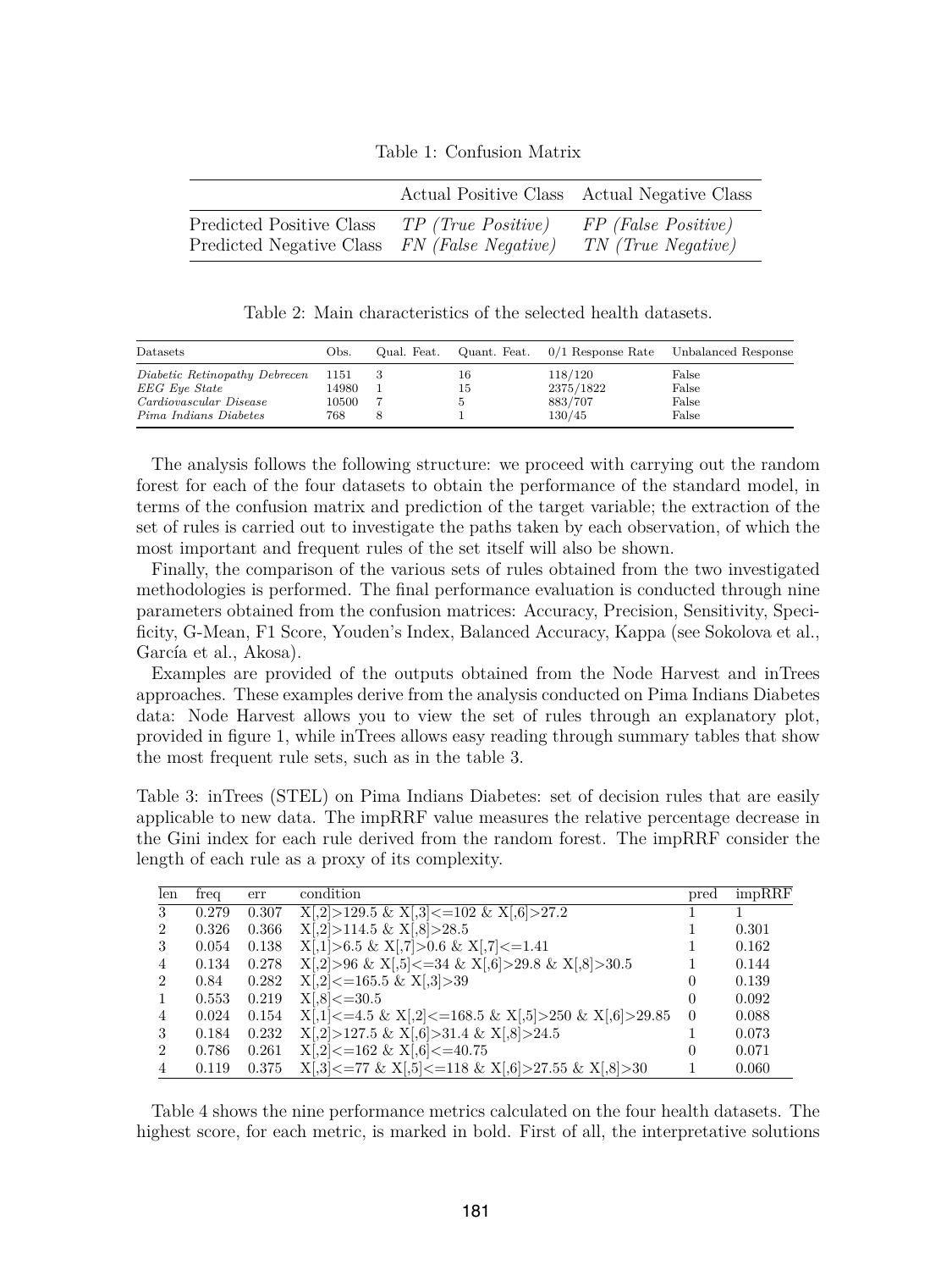Figure 1: Rule set plot obtained from Node Harvest on Pima Indians Diabetes.



proposed by Node Harvest (NH) and inTrees (STEL) represent an understandable approximation that provides an accurate summary of Random forest structure. All datasets show accurate measures very close to the reference value, provided by RF.

Focusing on the comparison, inTrees obtained higher scores in all the analyzed datasets. In particular, for EEG Eye State and Diabetic Retinopathy Debreceen, it shows much higher classification performances. It worth to noting, Node Harvest reports higher scores of sensitivity for all datasets. Maybe, it depends on the fact that this classifier can better recognize positive observations.

### **3. Conclusion**

InTrees represents an excellent strategy for obtaining interpretative learners from Random Forest models.

The results deriving from this methodology are just as good, considering that the simplified rules based on the STEL classifier can be implemented in any programming language.

This work is a starting point for understanding the potential of Interpretable Machine Learning, which requires the development of innovative approaches that can meet the interpretative needs of each application context, such as the healthcare framework. A more complete comparative analysis should focus on analyzing data characterized by unbalanced responses and the presence of missing data (D'Ambrosio et al., 2012), and multiclass responses.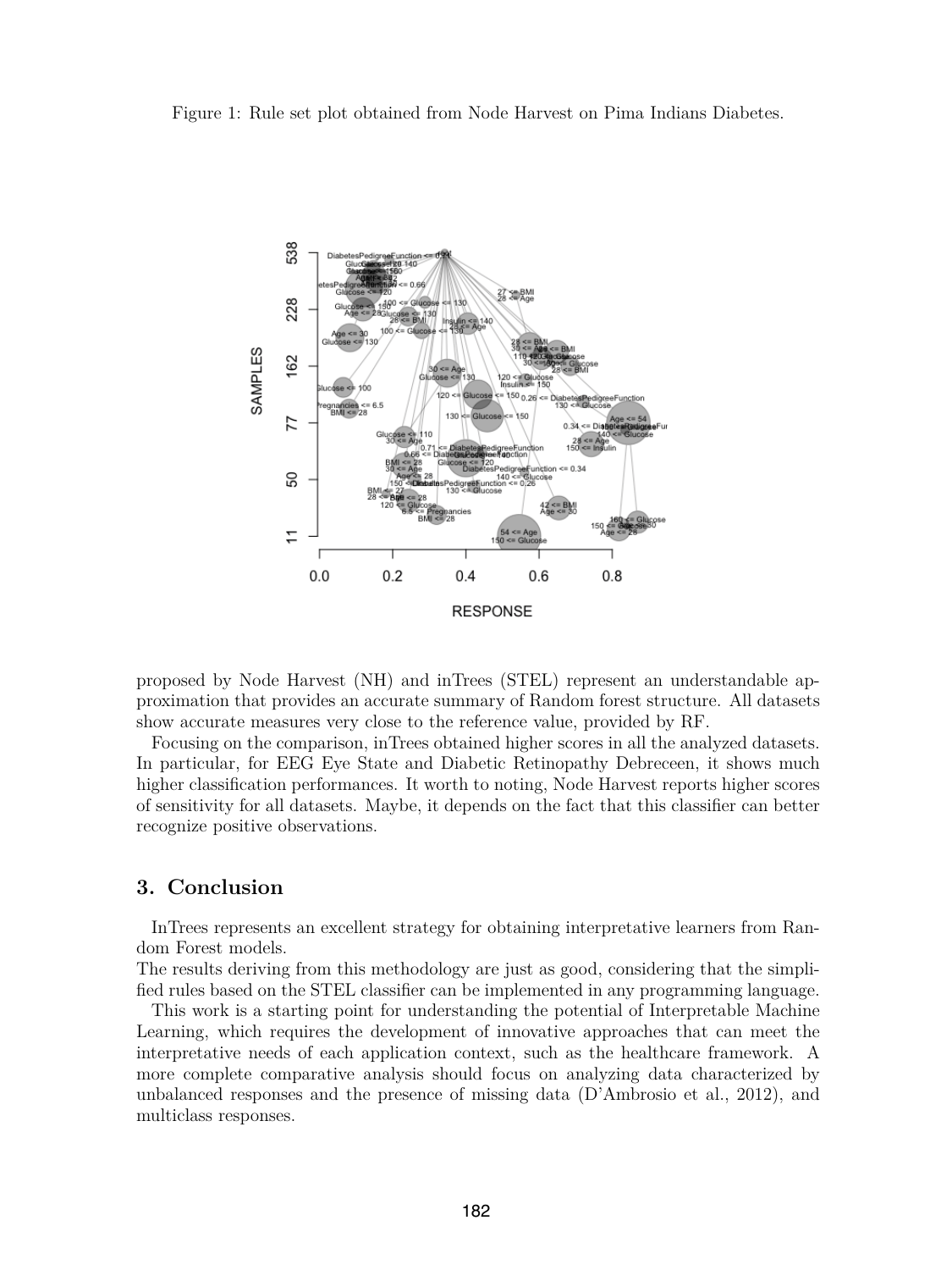| (a) Diabetic Retinopathy Debrecen |                 |                 |                   | (b) $EEG$ Eye State       |                 |                 |             |  |
|-----------------------------------|-----------------|-----------------|-------------------|---------------------------|-----------------|-----------------|-------------|--|
|                                   | $\overline{RF}$ | $\overline{NH}$ | $\overline{STEL}$ |                           | $\overline{RF}$ | $\overline{NH}$ | <b>STEL</b> |  |
| Accuracy                          | 0.64            | 0.64            | 0.70              | Accuracy                  | 0.92            | 0.68            | 0.69        |  |
| Balanced Accuracy                 | 0.64            | 0.65            | 0.71              | Balanced Accuracy         | 0.92            | 0.67            | 0.69        |  |
| Kappa                             | 0.29            | 0.29            | 0.41              | Kappa                     | 0.84            | 0.34            | 0.38        |  |
| Specifity                         | 0.65            | 0.48            | 0.68              | Specifity                 | 0.89            | 0.48            | 0.65        |  |
| Sensitivity                       | 0.64            | 0.82            | 0.74              | Sensitivity               | 0.94            | 0.85            | 0.73        |  |
| Precision                         | 0.63            | 0.59            | 0.65              | Precision                 | 0.91            | 0.66            | 0.72        |  |
| G-mean                            | 0.64            | 0.63            | 0.71              | G-mean                    | 0.92            | 0.64            | 0.69        |  |
| F1                                | 0.64            | 0.68            | 0.69              | F1                        | 0.93            | 0.75            | 0.73        |  |
| Youden's Index                    | 0.29            | 0.30            | 0.42              | Youden's Index            | 0.83            | 0.33            | 0.38        |  |
| Cardiovascular Disease<br>(c)     |                 |                 |                   | (d) Pima Indians Diabetes |                 |                 |             |  |
|                                   | RF              | NH              | <b>STEL</b>       |                           | RF              | NH              | <b>STEL</b> |  |
| Accuracy                          | 0.73            | 0.69            | 0.71              | Accuracy                  | 0.71            | 0.74            | 0.72        |  |
| <b>Balanced Accuracy</b>          | 0.73            | 0.69            | 0.71              | <b>Balanced Accuracy</b>  | 0.67            | 0.67            | 0.69        |  |
| Kappa                             | 0.47            | 0.38            | 0.43              | Kappa                     | 0.35            | 0.39            | 0.38        |  |
| Specifity                         | 0.69            | 0.55            | 0.66              | Specifity                 | 0.55            | 0.42            | 0.57        |  |
| Sensitivity                       | 0.78            | 0.84            | 0.77              | Sensitivity               | 0.80            | 0.93            | 0.80        |  |
| Precision                         | 0.71            | 0.64            | 0.70              | Precision                 | 0.78            | 0.74            | 0.78        |  |

Youden's Index

G-mean 0.66 0.62 **0.68**<br>F1 0.79 **0.82** 0.79

0.79 **0.82** 0.79<br>0.35 0.35 **0.38** 

Table 4: Summary tables on the performance metrics performed on the four health datasets.

## **References**

- Adadi, A. and Berrada, M. (2018). Peeking inside the black-box: A survey on explainable artificial intelligence (xai). *IEEE Access*, **6**.
- Ahmad, M. A., Eckert, C., and Teredesai, A. (2018). Interpretable machine learning in healthcare. In *Proceedings of the 2018 ACM international conference on*
- *bioinformatics, computational biology, and health informatics*, pp. 559–560.

Precision 0.71 0.64 **0.70**<br>
G-mean 0.73 0.68 **0.71** G-mean 0.73 0.68 **0.71**<br>F1 0.74 0.72 **0.73**  $\begin{array}{cccc} 0.74 & 0.72 & \textbf{0.73} \\ 0.47 & 0.38 & \textbf{0.43} \end{array}$ 

Youden's Index

- Akosa, J. (2017). Predictive accuracy: A misleading performance measure for highly imbalanced data. In *Proceedings of the SAS Global Forum*, pp. 2–5.
- Aria, M., Cuccurullo, C., and Gnasso, A. (2021). A comparison among interpretative proposals for random forests. *Machine Learning with Applications*.
- Aria, M., D'Ambrosio, A., Iorio, C., Siciliano, R., and Cozza, V. (2020). Dynamic recursive tree-based partitioning for malignant melanoma identification in skin lesion dermoscopic images. *Statistical papers*, **61**(4).
- Breiman, L. (1996). Bagging predictors. *Machine learning*, **24**(2):pp. 123–140.
- Breiman, L. (2001). Random forests. *Machine learning*, **45**(1):pp. 5–32.
- Breiman, L. et al. (2001). Statistical modeling: The two cultures (with comments and a rejoinder by the author). *Statistical science*, **16**(3):pp. 199–231.
- D'Ambrosio, A., Aria, M., and Siciliano, R. (2012). Accurate tree-based missing data imputation and data fusion within the statistical learning paradigm. *Journal of classification*, **29**(2):pp. 227–258.
- Deng, H. (2019). Interpreting tree ensembles with intrees. *International Journal of Data Science and Analytics*, **7**(4):pp. 277–287.
- Dhillon, A. and Singh, A. (2019). Machine learning in healthcare data analysis: a survey. *Journal of Biology and Today's World*, **8**(6):pp. 1–10.
- Díaz-Uriarte, R. and De Andres, S. A. (2006). Gene selection and classification of microarray data using random forest. *BMC bioinformatics*, **7**(1):pp. 3.
- Domingos, P. (1998). Occam's two razors: the sharp and the blunt. In *KDD*,